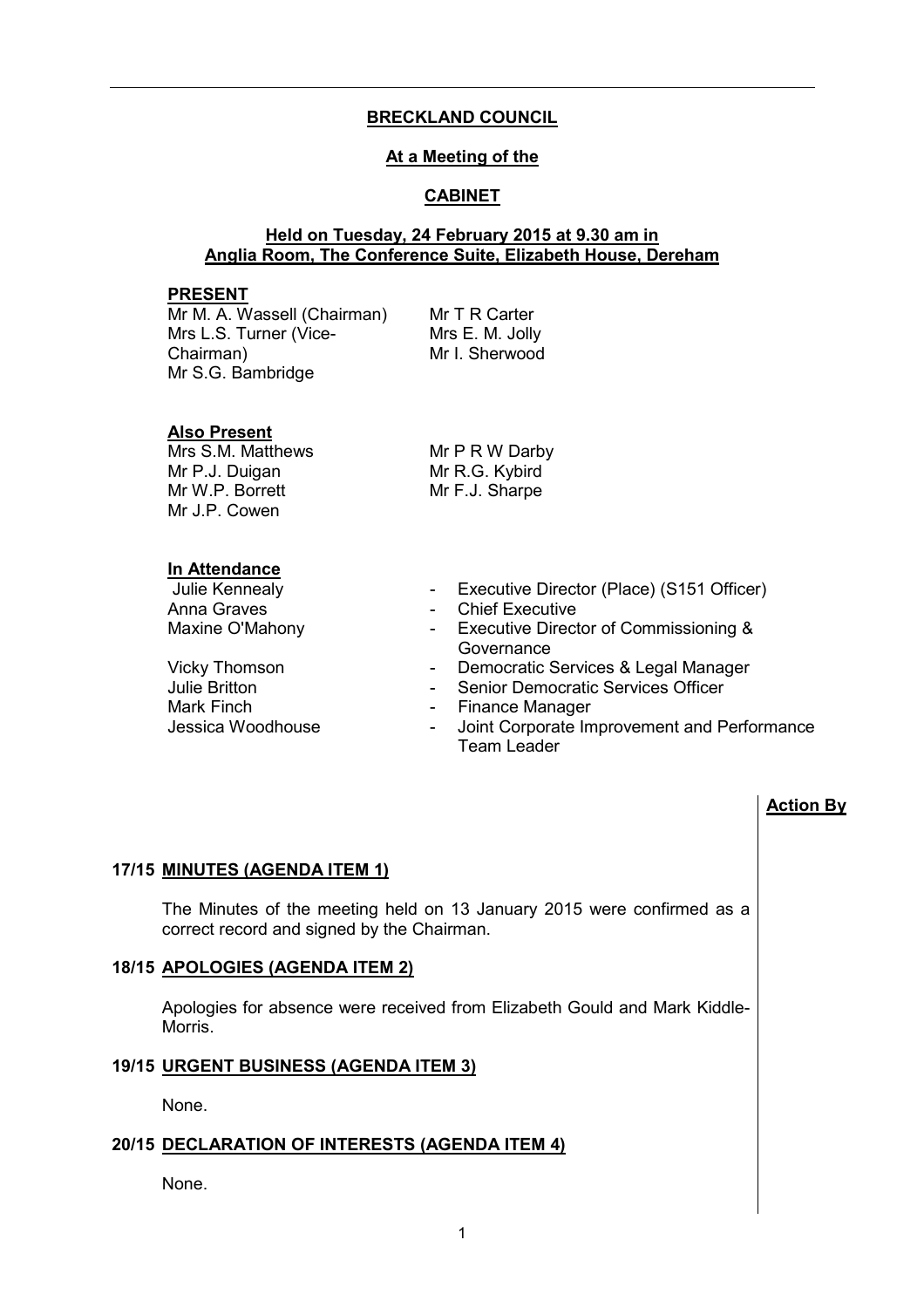# **21/15 NON-MEMBERS WISHING TO ADDRESS THE MEETING (AGENDA ITEM 5)**

 Councillors S Matthews, B Borrett, P Cowen, P Darby, P Duigan, R Kybird and F Sharpe.

# **22/15 CHAIRMAN'S ANNOUNCEMENTS (IF ANY) (AGENDA ITEM 6)**

None.

# **23/15 BRECKLAND COMMUNITY FUNDING APPLICATIONS (STANDING ITEM) (AGENDA ITEM 7)**

 The Vice-Chairman and Executive Member for Community & Environmental Services highlighted the four funding applications received since the last Cabinet meeting:

- Norfolk Young Farmers Club in Swaffham £4,000
- Shipdham Parish Council Village Appraisal Project £1,100
- Mattishall Cricket Club £2,574; and
- Ashill Sensory Garden Enhancements £250

Members were also informed of the Participatory Budget Scheme of which the organisers of this scheme had reported a good response thus far and some great submissions were coming forward. £10,000 had been allocated to each of Breckland's five market towns and their surrounding villages. This funding had been made available to support both capital and revenue projects which fitted into the Pride in Breckland aims of getting active. The Chairman was pleased to announce that the Wayland/Watton scheme had shortlisted 15 projects and an event was being held this evening to declare the winners.

Councillor Borrett thanked everyone involved for supporting the matchfunding application for Mattishall Cricket Club.

# **24/15 CLOSEDOWN OF 2011-15 CORPORATE PLAN AND INTRODUCTION OF 2015-19 CORPORATE PLAN (AGENDA ITEM 8)**

 The Chairman highlighted the key achievements from the Corporate Plan 2011-2015 and the Council's vision for the next four years, 2015-2019.

'A Better Place and Brighter Future for Everyone' had been the defining phrase for the current Corporate Plan for 2011 to 2015 and the four priorities, to have pride in Breckland, to develop stronger communities, to support our local economy and to be an entrepreneurial council had been used in a number of ways, for example applicants for grant funding had been required to demonstrate that their projects met one or more of these priorities. In summary the Council had achieved a balanced budget without reducing its services, charging for car parking and without cutting or reducing parish support grants. Additionally, the Council had invested additional money into staffing resources in both Housing and Planning to improve services and a prime example in relation to capital investment was the on-going Riverside development in Thetford helping to regenerate the area and increase employment opportunities in the District. The Council had also supported multiple business growth through its REV Active and Grants for Growth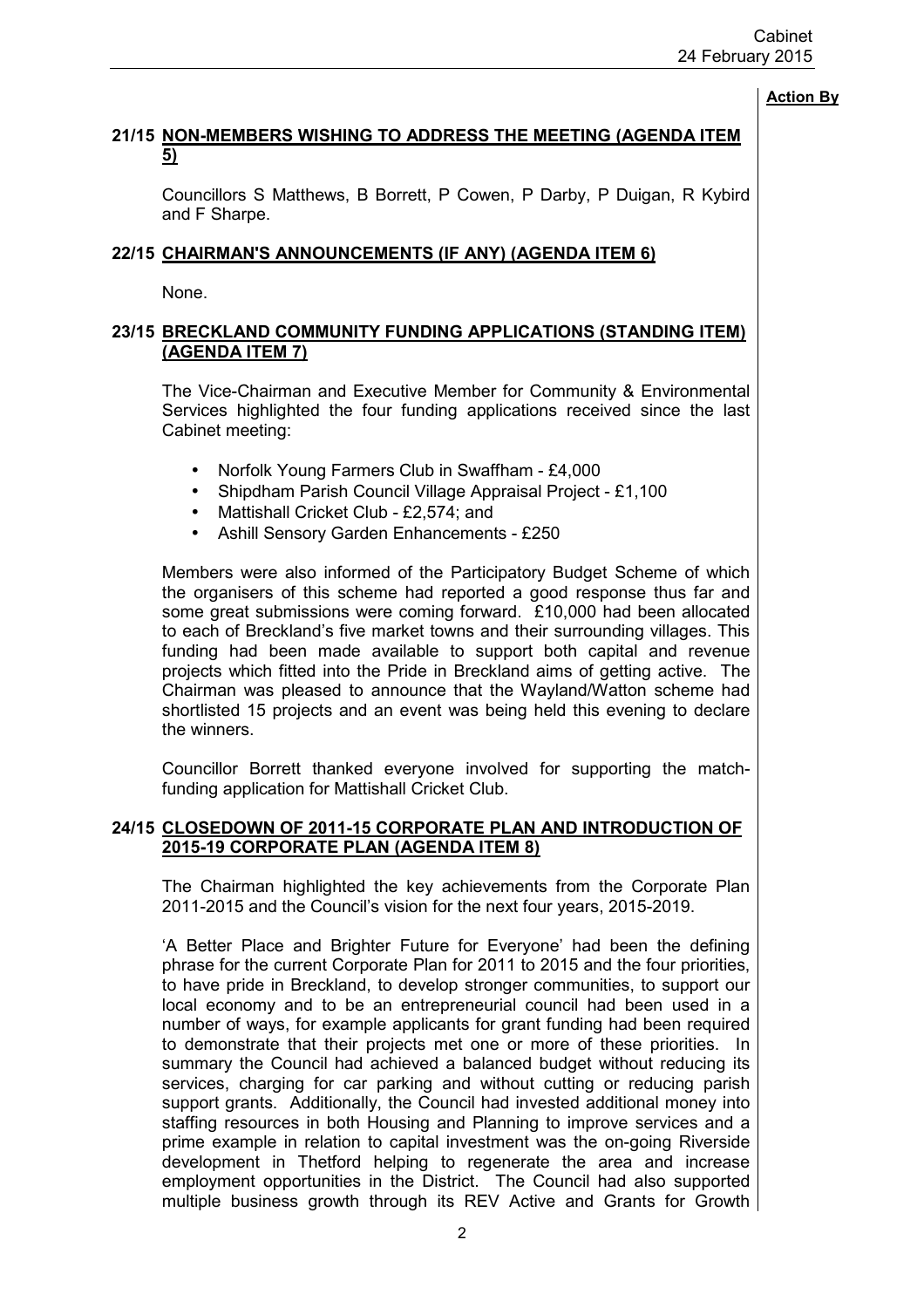Programmes, diversified its property portfolio to increase its rental income to be re-invested to support services that it provided. The Council's approach to transformation has been reviewed and strengthened and was being used to fund transformational invest to save/income generation opportunities.

Breckland Council was now moving into a new phase by closing down the existing Corporate Plan and introduce a new one that would take the Council forward to build on its successes that it had already achieved.

The vision for the new Corporate Plan had been embodied in a single phrase: "Breckland is a place of opportunity and ambition for all". Four new corporate priorities would underpin all that the Council did and these were: supporting Breckland to develop and thrive, providing the right services at the right time and in the right way, developing the local economy to be vibrant with continued growth and enabling stronger and more independent communities. A Delivery Plan sat beneath each priority that explained how these would be achieved. The Delivery Plan was an internal Council working document that supported the public facing Corporate Plan.

The main mechanisms that the Council would be using as a vehicle to achieve its vision and priorities over the next four years, were:

- Digitalisation this would be key to mitigating rural isolation, encouraging growth and enabling residents to access the Council's services at any time and in more convenient manner. In doing this, however, it was not the Council's intention to take away people's choice in how they interacted with the Council. The availability and efficiency of digital channels would allow more time and opportunity to work with those residents who preferred not to embrace those technologies.
- Transformation this would be achieved through the Transformation Programme and would focus on commercial opportunities as well as organisational improvements where appropriate.
- Partnership Working working with partners would be key to achieving the Council's strategic vision over the next four years. The policy for partnership working had been attached as an appendix to the Budget and Corporate Plan report (the next agenda item) and set out the strategic direction for partnership working.
- Housing Delivery working with partners to increase housing delivery that met the needs of residents in the places that they wanted .
- Increased Business Opportunity Breckland Council already had a number of opportunities and initiatives, Grants4Growth, the Open for Business initiative and the work the Council was continuing around encouraging local businesses to tender for council services. It was the Council's ambition to make procurement opportunities more transparent to local suppliers.
- Planning planning would achieve and aid in growth whilst ensuring the growth was meaningful, acceptable and sustainable.
- Anti-social behaviour such incidents reported had reduced by 37% over the life of the existing Corporate Plan. The Council would continue to decrease this through improved partnership working.

There were 21 critical activities that supported the four corporate priorities, all of which would be monitored by way of a quarterly progress report to Cabinet and the Overview & Scrutiny Commission ensuring that the Council was on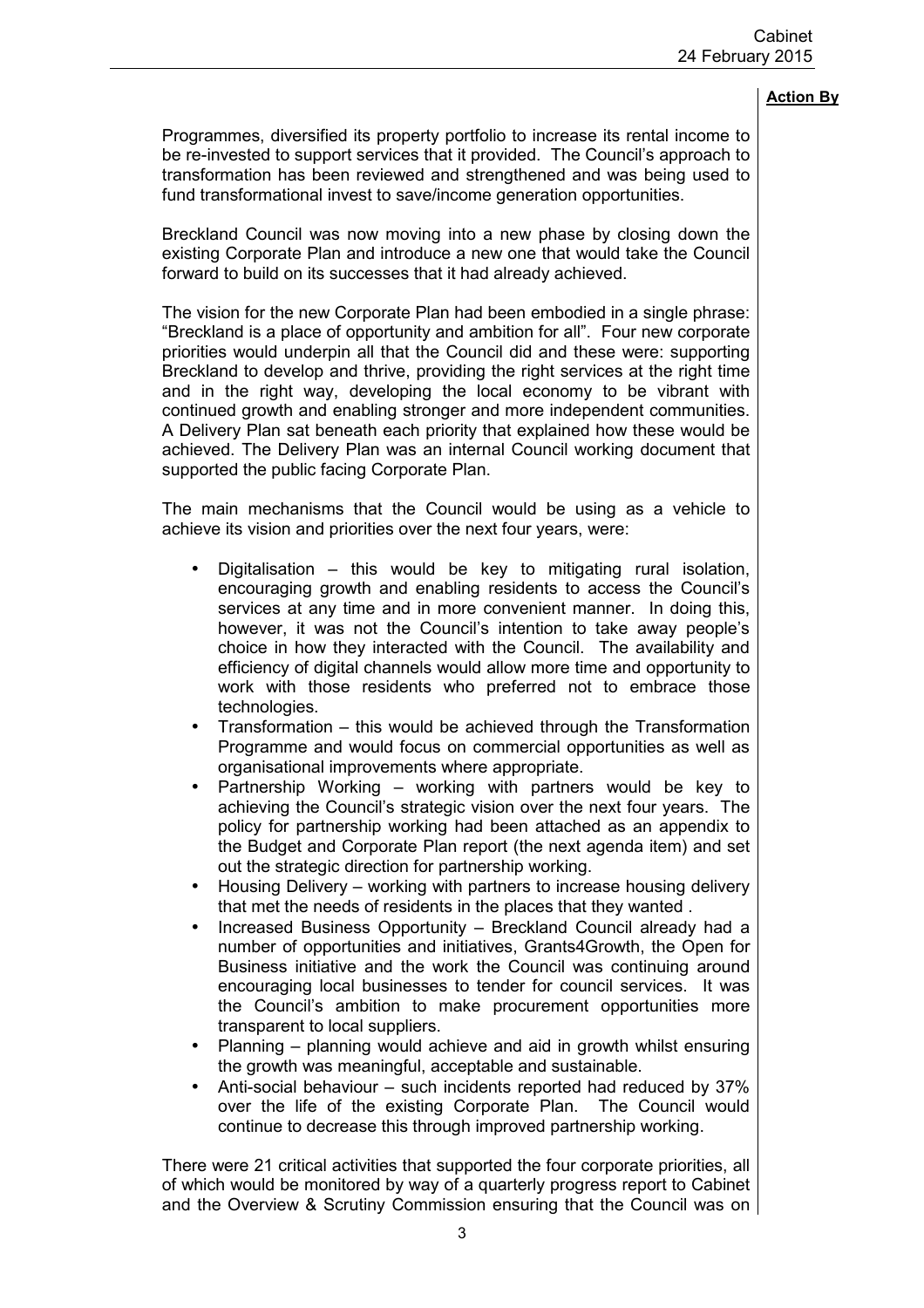track to deliver those priorities.

As an integral part of this process, the new Corporate Plan would be communicated to residents, members, staff and the Council's partners to ensure that it was successfully embedded and delivered. A Communication Strategy was being developed using a variety of channels. Staff appraisal objectives were being linked to the critical activities that underpinned the delivery of the Plan to ensure that a golden thread ran from the Corporate Plan down through the Delivery Plan, Team Plans and into individual appraisal objectives.

# **25/15 THE CORPORATE PLAN, BUDGET, MEDIUM TERM PLAN AND CAPITAL STRATEGY (AGENDA ITEM 9)**

 The Executive Member for Finance was pleased to present the Corporate Plan, Budget, Medium Term Plan and Capital Strategy to the Cabinet. Breckland Council by being cautious in recent years was now well placed to meet the inevitable future challenges of any national austerity measures.

The said documents alongside the Corporate Plan had been considered by the Overview & Scrutiny Commission and at the recent Town & Parish Council Forum they had also been made available for consultation on the Council's website.

The Chairman referred to the feedback from the Town & Parish Council Forum on page 12 of the agenda where it had been requested that the Council contributed towards the associated costs of the completion of Neighbourhood Plans. The Chairman was pleased to announce that the Department for Communities and Local Government (DCLG) had launched a new funding scheme to support the production of Neighbourhood Plans. Groups could apply for funding from February 2015 even though the funding was not going to be released until 1 April 2015. He drew Members' attention to the additional recommendation that had been circulated prior to the start of the meeting stating that Breckland Council was going to match fund 50% of successful bids up to a maximum of £4,000. He did point out however, that a Neighbourhood Plan was not always the panacea to all and reminded Members of the approach that the parish of Shipdham was taking which was going down the route of a community led plan.

It was proposed and seconded that the additional recommendation (recommendation number 9) be recommended to Full Council for approval.

The Overview & Scrutiny Commission Chairman agreed that not all communities would find a Neighbourhood Plan appropriate and wanted to know if the funding being made available could be used for community led plans. Members were informed that Breckland Council had awarded Shipdham funding from the Council's match funding pot, DCLG monies could not be used due to the criteria that had been set. The Overview & Scrutiny Commission Chairman thought it would be useful to publicise this information and advertise the fact that there was other funding available. The Chairman explained that this would be highlighted in future press releases.

In response to a question the Chairman explained how the £4,000 had been derived. Councillor Borrett was in support of this caveat as it would help give weight to a village opinion. He considered this to be very valuable to help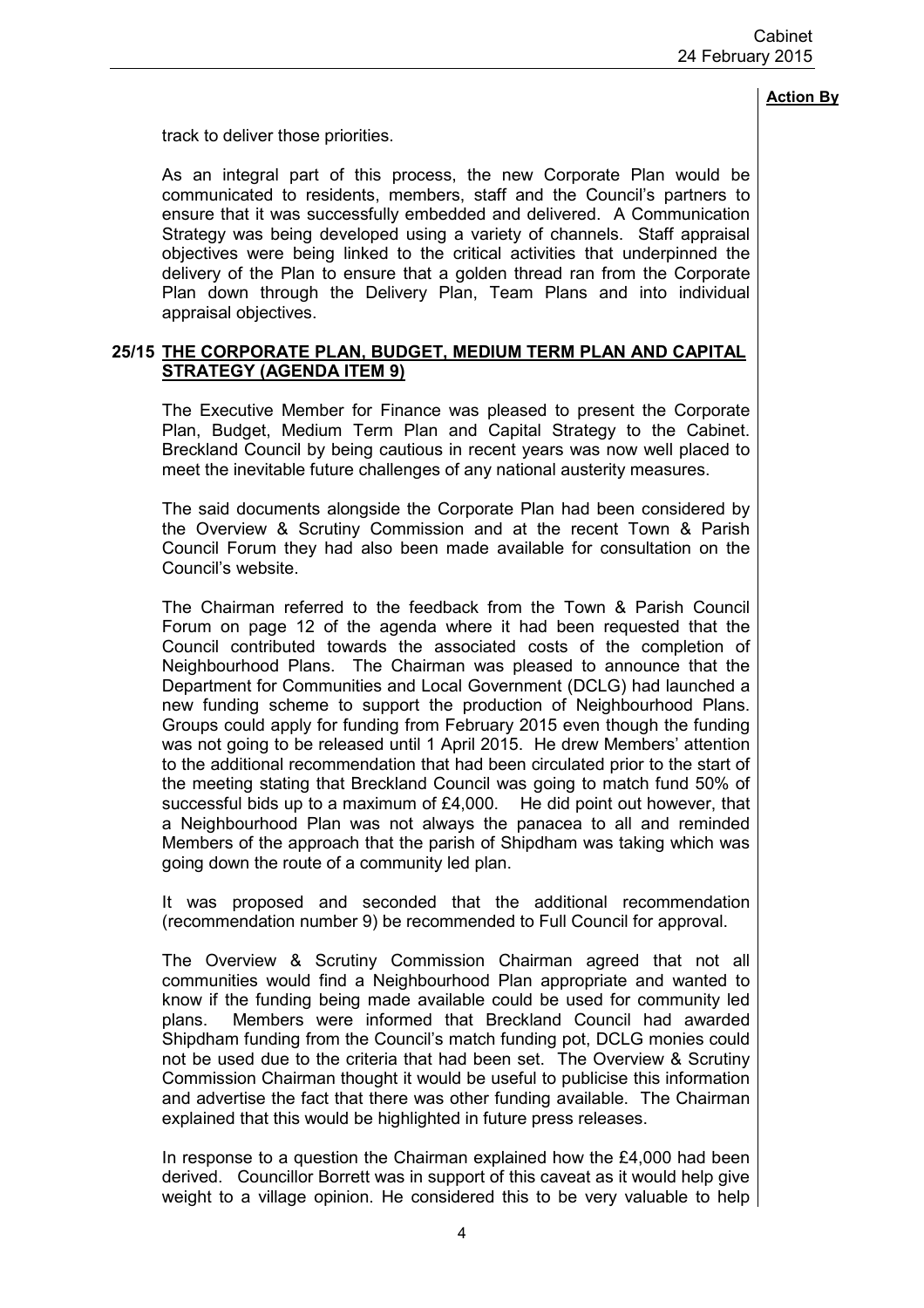inform the decision making process. Many of the villages would not have the resources so he had been very encouraged as to what had been said. The Council now had something that fitted all communities across the District and he applauded the work that the Cabinet had done.

The Chairman informed Members that the National Association of Local Councils (NALC) was holding a series of meetings across the District to talk about Neighbourhood Plans plus there was a great deal of information on line.

The Executive Member for Finance carried on with the presentation of the remainder of the report and was pleased to announce that the Council now had a balanced budget and was happy to take any questions. Councillor Kybird referred to the Capital Programme on page 62 of the agenda and informed Members that since the publication of the report the ICT Strategy funding had been released. He was concerned however about the £1m that had previously been included in the Capital Programme for footway lighting and he asked for an explanation as to why this figure had been removed. The Executive Director of Place explained that the Executive Members had considered the deliverability in the context of the sum available and the Town and Parish Councils had been informed asking them to come back with a more realistic sum.

The Executive Member for Communications, Organisational Performance & Development drew attention to the Corporate Plan and he thanked both Members of the Cabinet and Officers for all their hard work. He felt that the future priorities tuned in very well with Breckland wanting to be an enabling Council and the additional recommendation would form part of this.

The Overview & Scrutiny Commission Chairman mentioned the issue of housing for local people which he felt the Council struggled to achieve. This was a very important issue and he asked if there was anything else the Council could do. In relation to the Corporate Plan a 'vision' was about looking forward and he felt that the word 'is' should be replaced with 'will be'. On the housing matter, the Executive Director of Place advised that the Executive Member for Planning, Building Control & Housing would provide additional detail to Full Council where Members would have the opportunity to drill down much further.

In response to a question it was noted that Breckland Council still had the cheapest Council Tax. Councillor Duigan asked Members not to forget that Breckland's spend per head was very much higher than other councils. The Executive Member for Finance agreed and drew attention to the gross spend per household bar chart on page 18 of the agenda which also highlighted the fact that the Council's spending had not gone down.

The Chairman felt that Breckland's residents were getting a very good deal for £69.03.

#### **Options**

- 1. That recommendations 1 to 9 be made to Full Council.
- 2. Make amendments before recommendations 1 to 9 are made to Full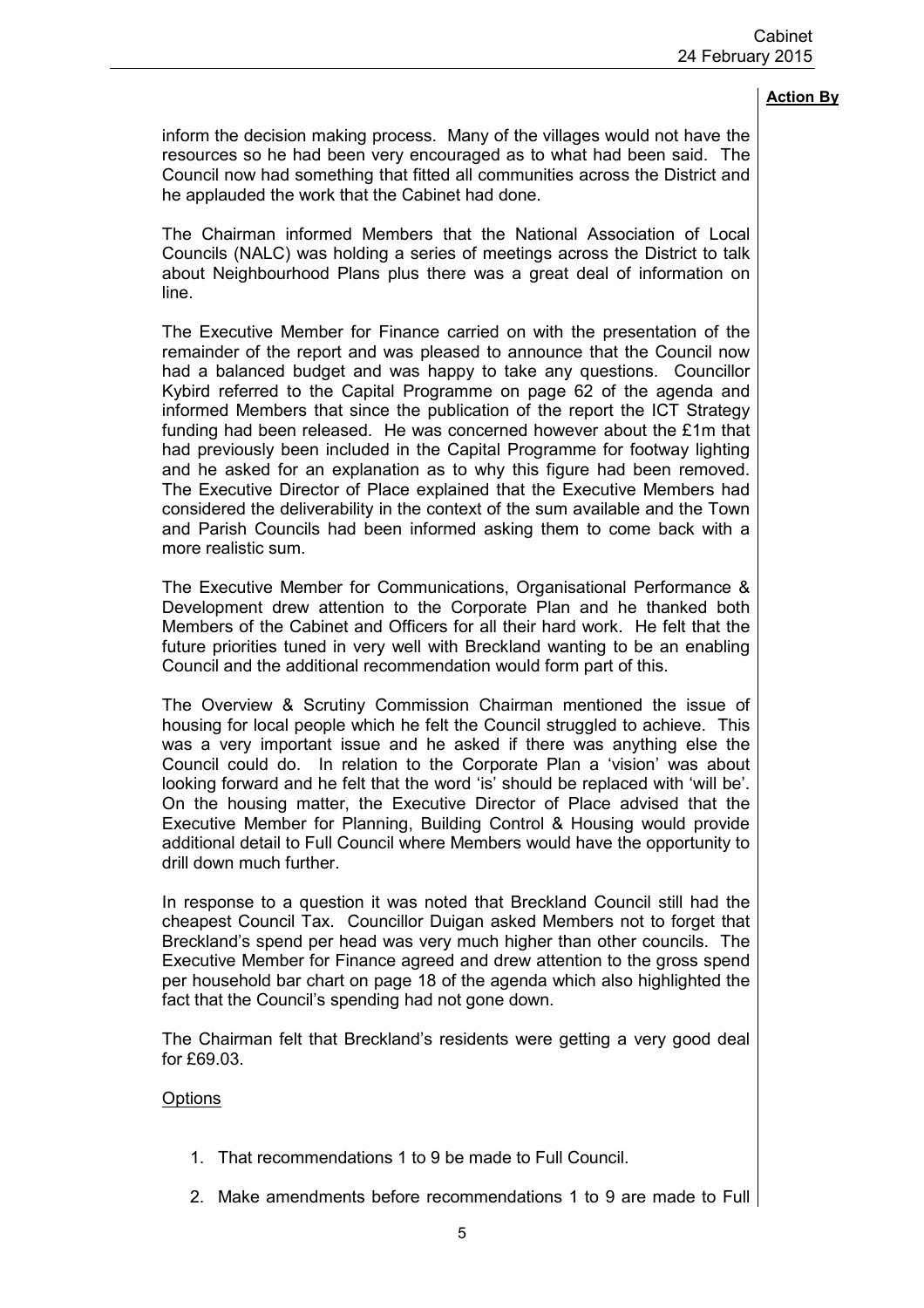Council.

### Reasons

To comply with budgetary and policy framework.

# **RECOMMEND** to Council that:

- 1) the Breckland revenue estimates and parish special expenses for 2015-16 and outline position through to 2018-19 as set out in Appendix B be approved;
- 2) the capital estimates, capital carry-overs and associated funding for 2015-16 and outline position through to 2018-19 as set out in Appendix H of the report be approved;
- 3) the fees and charges as shown in Appendix D and D2 of the report, for adoption on 1 April 2015 be approved;
- 4) the Council Tax for a Band D property in 2015-16 be frozen at £69.03 as set out in Appendix B of the report be approved;
- 5) the Medium Term Plan at Appendix A of the report be approved;
- 6) the Capital Strategy at Appendix G of the report be approved;
- 7) the use of the Council's discretionary power (S47 Local Government Finance Act) to provide the transitional relief be approved, and delegated authority be given to the Executive Director of Place, in consultation with the Executive Member for Finance, to determine the final guidelines for the operation of the transitional relief for 2015-16 and 2016-17 following the current scheme and guidance issued by Government;
- 8) the Corporate Plan and appendices (as amended) be approved; and
- 9) Breckland Council encourages and supports town and parish councils to bid to Central Government for the recently announced 2015-16 basic grant funding for the delivery of local Neighbourhood Plans. Breckland Council will match fund 50% of the successful bid (up to a maximum of £4,000 per submission) for those organisations provided they have pre-notified Breckland Council of their intention to bid. Any bids which have already been approved will be considered for the same match funding.
	- I. the sum of £372,000 be earmarked from the Communities Reserve (Developing Stronger Communities element) for the Neighbourhood Plan grant match funding for town and parish councils;
	- II. a further £80,000 be earmarked from the Council Tax & NNDR Reserve to top up the Communities Reserve (Developing Stronger Communities element) if required;
	- III. the sum of £50,000 be allocated from the Organisational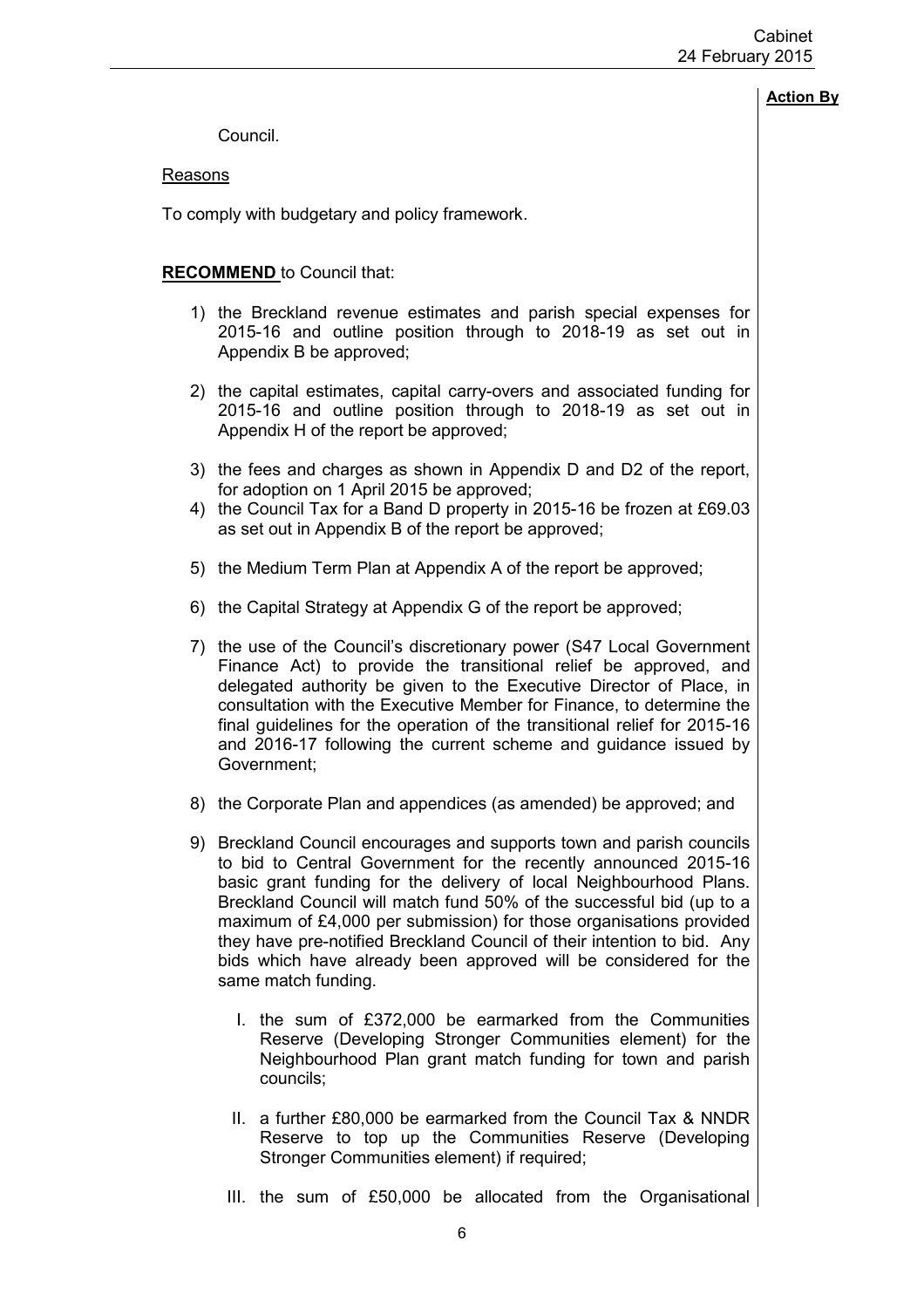Development Reserve for a fixed term planning resource to provide additional capacity within the Council's retained planning function to support the development of the funded Neighbourhood Plans; and

IV. any additional specific funding contribution the Council receives from Central Government for completed Neighbourhood Plans be allocated to the Community Reserve.

Mr Atterwill, the Chairman of Swanton Morley Parish Council applauded the Cabinet for the approval of the aforementioned recommendations.

# **26/15 FINANCIAL PERFORMANCE QTR 3 2014-15 (AGENDA ITEM 10)**

 The Executive Member for Finance presented the report that provided information on the forecast full year financial position of the Council as at 31 December 2014.

The revenue budgets were showing a forecast below budget spend of £799k. The main variance reasons had been highlighted at section 1.3 of the report and an analysis of the significant reasons had been included on pages 106 to 107 of the agenda. This below budget spend would be analysed and any savings at the end of the year would be set aside to provide initial start up finance for the transformation programme across the medium term plan to secure financial viability over the longer term.

### **Options**

- 1. To approve recommendations 1 to 4 of the report.
- 2. To approve some recommendations of 1 to 4 of the report but not all of them.

#### Reasons

To provide timely information to Members on the overall finances of the Council and to make the best use of resources available - anticipating future years expenditure

# **RESOLVED** that:

- 1) the report and appendix be noted;
- 2) the revenue virements detailed in appendix 1 be approved;
- 3) the capital budget carry-over request of £8,610,655 to future years be noted and considered as part of the budget report;
- 4) the forecast £799k below budget spend be analysed; and:
	- I. year end savings be set aside to provide initial start up finance for the transformation programme across the Medium Term Plan to secure financial viability over the longer term;
	- II. recurring savings be captured at an early stage and removed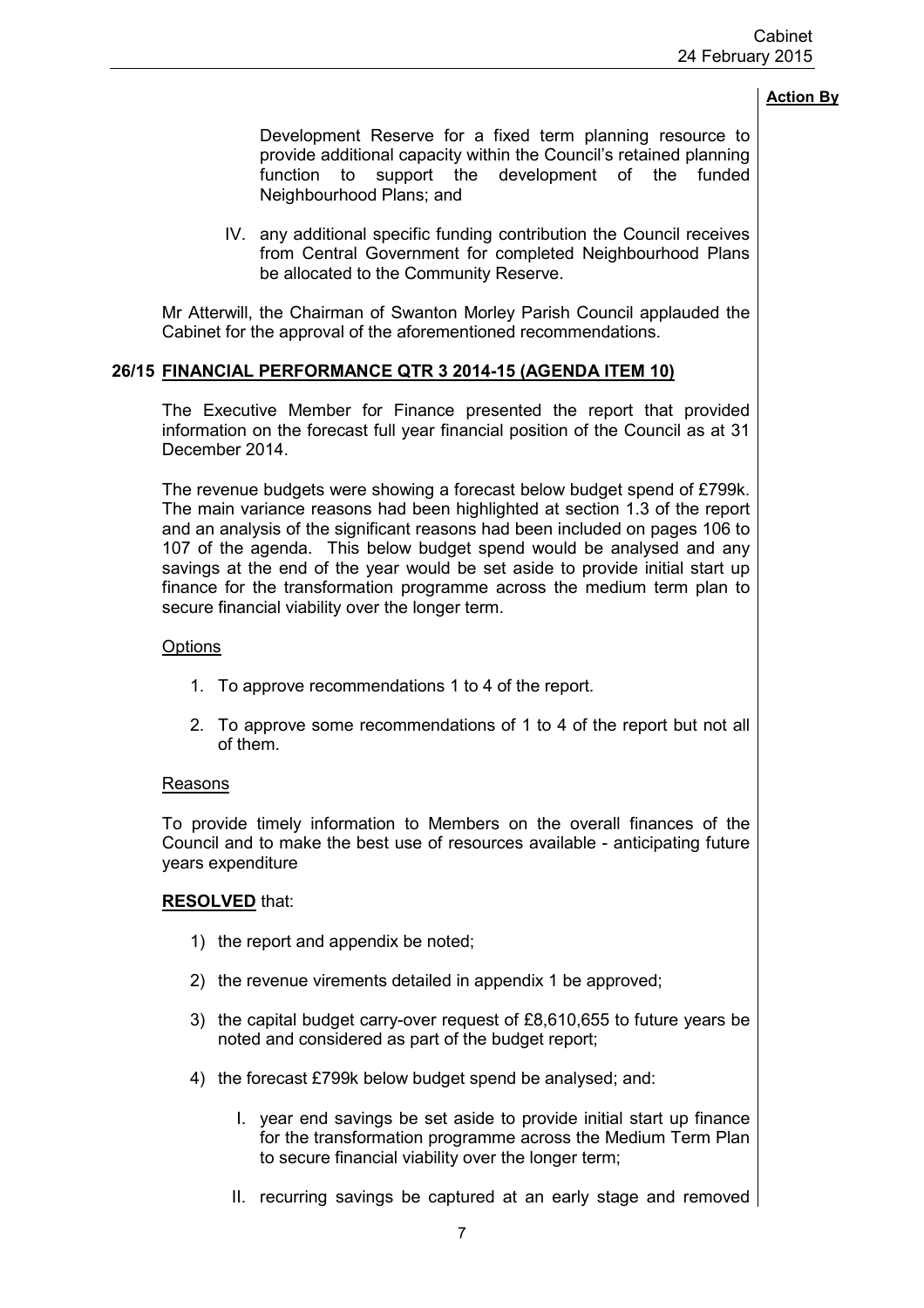|                                                                                                                                                                                                                                                                                                                                                                                                                                                                                                                                                                                                                                                                                                                                                                                                                                                                                                                                                                                                                                                                                | <b>Action By</b>                 |
|--------------------------------------------------------------------------------------------------------------------------------------------------------------------------------------------------------------------------------------------------------------------------------------------------------------------------------------------------------------------------------------------------------------------------------------------------------------------------------------------------------------------------------------------------------------------------------------------------------------------------------------------------------------------------------------------------------------------------------------------------------------------------------------------------------------------------------------------------------------------------------------------------------------------------------------------------------------------------------------------------------------------------------------------------------------------------------|----------------------------------|
| from service based budgets; and                                                                                                                                                                                                                                                                                                                                                                                                                                                                                                                                                                                                                                                                                                                                                                                                                                                                                                                                                                                                                                                |                                  |
| III. forecasting to be reviewed in order to establish any changes to<br>processes to allow earlier identification.                                                                                                                                                                                                                                                                                                                                                                                                                                                                                                                                                                                                                                                                                                                                                                                                                                                                                                                                                             |                                  |
| <u>27/15 NORFOLK DUTY TO COOPERATE - STRUCTURE FOR FUTURE</u><br><b>COOPERATION (AGENDA ITEM 11)</b>                                                                                                                                                                                                                                                                                                                                                                                                                                                                                                                                                                                                                                                                                                                                                                                                                                                                                                                                                                           |                                  |
| In the absence of the Executive Member, the Executive Director of Place<br>presented the report that asked the Cabinet to consider options for the<br>structure for coordination of member-led discussions under the Duty to<br>Cooperate.                                                                                                                                                                                                                                                                                                                                                                                                                                                                                                                                                                                                                                                                                                                                                                                                                                     |                                  |
| The Chairman explained that this request related to the wider cooperation<br>across the County. The Overview & Scrutiny Commission Chairman stated<br>that Breckland Council had to agree to this but asked if the other councils<br>involved would be asked to endorse the same. The Chairman pointed out<br>that the Executive Member for Strategic Development chaired the Norfolk<br>Duty to Cooperate Forum and this had been the option that had been agreed<br>by that Committee. The Chief Executive said that she would circulate the<br>dates and times of when the other councils would be signing up to this<br>subject to their democratic process. Councillor Borrett felt that there was an<br>incentive for all councils to do this otherwise they would be putting their Local<br>Plans in jeopardy. Councillor Duigan asked if the Chief Executive could email<br>the Central Housing Assessment to Members too. The Executive Member for<br>Democratic Services and Public Protection was pleased to see the Forum<br>move forward in a more formal manner. | <b>Chief</b><br><b>Executive</b> |
| Option A                                                                                                                                                                                                                                                                                                                                                                                                                                                                                                                                                                                                                                                                                                                                                                                                                                                                                                                                                                                                                                                                       |                                  |
| Members endorse the options paper recommendation for Duty to Cooperate<br>Member Forum structure Option 3 subject to the comments at paragraph<br>1.35-1.38 above and any further comments.                                                                                                                                                                                                                                                                                                                                                                                                                                                                                                                                                                                                                                                                                                                                                                                                                                                                                    |                                  |
| Option B                                                                                                                                                                                                                                                                                                                                                                                                                                                                                                                                                                                                                                                                                                                                                                                                                                                                                                                                                                                                                                                                       |                                  |
| Members to endorse one of the alternative options presented in the paper at<br>Appendix A of the report.                                                                                                                                                                                                                                                                                                                                                                                                                                                                                                                                                                                                                                                                                                                                                                                                                                                                                                                                                                       |                                  |
| Option C                                                                                                                                                                                                                                                                                                                                                                                                                                                                                                                                                                                                                                                                                                                                                                                                                                                                                                                                                                                                                                                                       |                                  |
| Do nothing.                                                                                                                                                                                                                                                                                                                                                                                                                                                                                                                                                                                                                                                                                                                                                                                                                                                                                                                                                                                                                                                                    |                                  |
| <b>Reasons</b>                                                                                                                                                                                                                                                                                                                                                                                                                                                                                                                                                                                                                                                                                                                                                                                                                                                                                                                                                                                                                                                                 |                                  |
| The recommended option (option 3) strengthened mechanisms for<br>cooperation and represented the most effective balance between formality of<br>discussions under Duty to Cooperate, securing consensus on key strategic<br>planning matters and flexibility and resources required.                                                                                                                                                                                                                                                                                                                                                                                                                                                                                                                                                                                                                                                                                                                                                                                           |                                  |
| Doing nothing would have implications on the potential soundness of the<br>Council's Local Plan when it reached subsequent stages. Whilst there were<br>no prescriptions about how cooperation between authorities should be<br>undertaken, it was clear that demonstrating robust and coordinated<br>mechanisms for cooperation had been endorsed through Local Plan                                                                                                                                                                                                                                                                                                                                                                                                                                                                                                                                                                                                                                                                                                          |                                  |